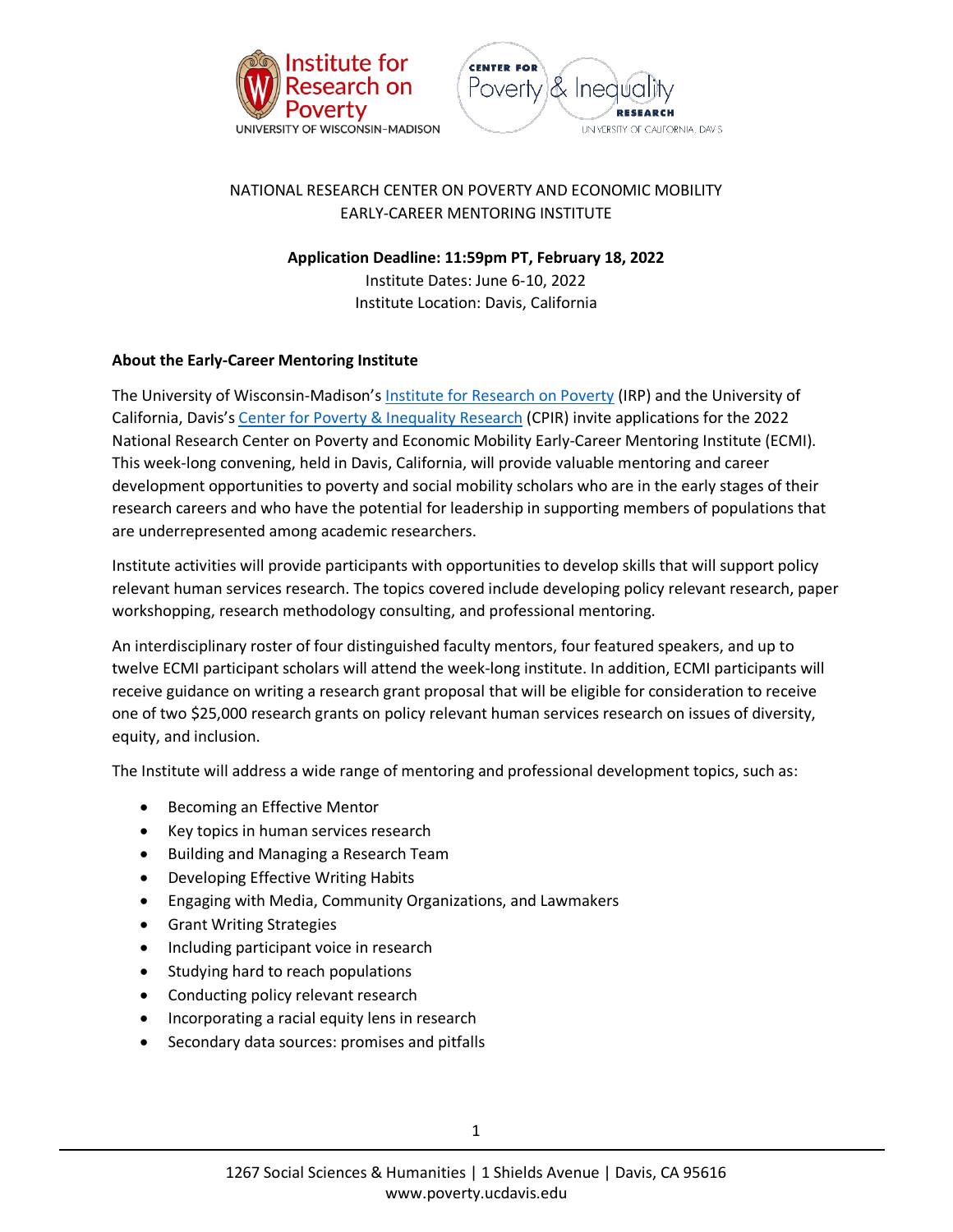### **Eligibility**

Successful applicants must show evidence of research experience in areas relevant to poverty, lowincome populations, or related social policy, as well as the potential to produce rigorous research to inform policies and programs to combat poverty and/or its effects.

Proposals are invited from poverty and social mobility scholars who:

- 1. Completed their doctorate no more than six years prior to the ECMI's start date, or expect to complete their doctorate in 2022; and
- 2. Do not currently hold a tenured faculty position.

We particularly welcome applications from scholars belonging to groups that are underrepresented in academia. IRP and CPIR are using the definition of *[underrepresented](https://diversity.nih.gov/about-us/population-underrepresented)* outlined by the National Institutes of Health (NIH). Underrepresentation can exist in various forms, including one's race or ethnicity, ability status, gender identity or sexual orientation, or current or past economic disadvantage.

#### **Award Information**

ECMI scholars' travel to Davis, CA, will be fully funded, as will their lodging and meal expenses for the duration of the Institute. Participants will be matched in small groups of three scholars with a senior faculty mentor who will work closely with the scholar throughout the week's activities. Funding is provided by the Office of the Assistant Secretary for Planning and Evaluation, U.S. Department of Health and Human Services, as part of IRP's National Research Center on Poverty and Economic Mobility award.

#### **About IRP**

The Institute for Research on Poverty is a center for interdisciplinary research into the causes and consequences of poverty and inequality in the United States and the impacts of related policies and programs.

As the National Research Center on Poverty & Economic Mobility sponsored by the U.S. Department of Health and Human Services, IRP coordinates the **U.S. [Collaborative](https://www.irp.wisc.edu/u-s-collaborative-of-poverty-centers-cpc/) of Poverty Centers (CPC)**. IRP and its partner centers support and train poverty and economic mobility scholars with a special focus on expanding opportunities for scholars from historically underrepresented groups. In addition, IRP and its partner centers provide relevant, cutting-edge research on a wide range of topics with the ultimate goal of improving the effectiveness of public policies to reduce poverty and its consequences.

#### **About CPIR**

Founded in 2011, The UC Davis Center for Poverty & Inequality Research's mission is to facilitate nonpartisan academic research on poverty in the U.S., disseminate this research, and train the next generation of poverty scholars. Our research agenda includes four themed areas of focus: labor markets and poverty, children and intergenerational transmission of poverty, the non-traditional safety net, and immigration.

#### **Selection Process**

Following initial screening to ensure completeness, applications will be evaluated by a panel of distinguished scholars selected by CPIR. Applications will be evaluated according to: